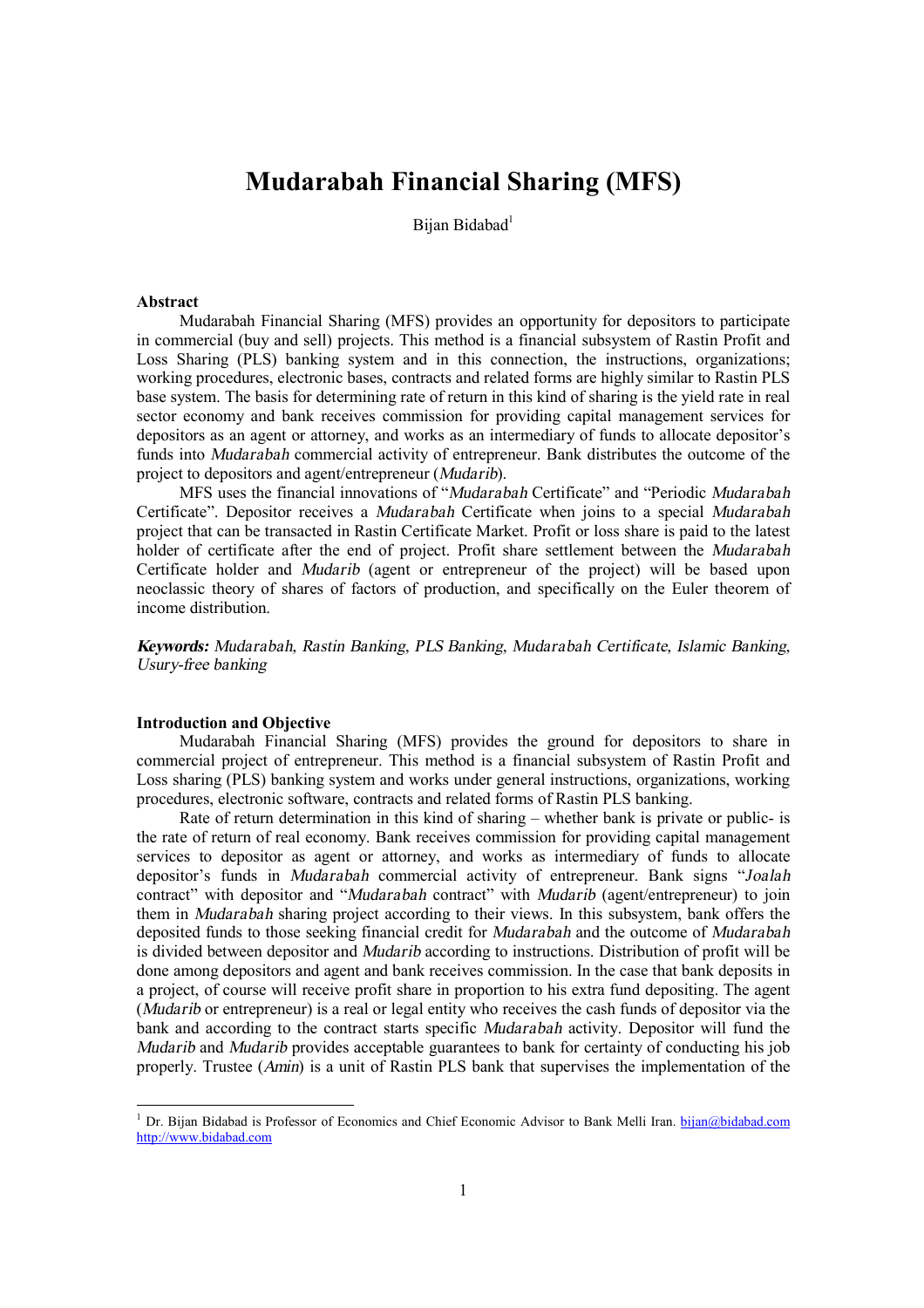project.

## **Methodology and Scope**

New financial innovations of "*Mudarabah* Certificate" and "Periodic *Mudarabah* Certificate" are used in MFS. *Mudarabah* Certificates are bearer certificates issued by Rastin PLS banks for specified period of the project with nominal price. The owners of these certificates share the profits of *Mudarabah* in proportion to the nominal price of the certificate and the period they had depositing. These certificates are issued digitally over internet to provide web-based digital transactions. The owners of this certificate can transact it on internet or over the counter of PLS bank branches. Therefore, these certificates can be transacted internationally.

"Periodic *Mudarabah* Certificate" is similar to "*Mudarabah* Certificate", but depositor receives his yield after each period and entrepreneur with the fund of depositor can do the job multiple times.

By applying to internet information portal of Rastin Certificate Market, or a PLS bank branch, depositor acquaint with depositing and dispensing through consulting with bank expert and selects the project she desires. By depositing and after signing and registering contract, the system will automatically issue the certificate. At the end of sharing period, the accounting/auditing counter will calculate and pay the profit to certificate holder.

By applying to bank branch, *Mudarib* also offers his *Mudarabah* project proposal to bank. Then, while informing the *Mudarib* (agent) about the conditions and regulations concerning participation through internet information portal of Rastin Certificate Market or information counter of PLS bank branches, the necessary registration fee (according to instruction) with the written proposal, and economic, technical and financial justification of the project will be received from entrepreneur (agent).

The assessment unit of the PLS bank will assess the credibility of the agent on the basis of available historical background of the agent and according to the compiled instructions if the agent possesses necessary technical and other capabilities, will report to project assessment unit. If the assessment report is positive, the necessary guarantees and collaterals will be determined according to instructions. After signing contract with the agent, bank delivers the required fund to agent according to the *Mudarabah* contract. All *Mudarabah* documents according to the contract including detail of *Mudarabah* commodities, budgeting, time-table, fund needed, and the method of consumption of funds and implementing the project, phasing, quality control and reporting and finishing the plan will be given to the trustee unit of bank. The supervision reports of trustee unit will be delivered to accounting/auditing unit on pre-determined intervals. Surely, the trustee reports will be the basis for *Mudarabah* settlements. At the end of project or specific periods, accounting/auditing unit of the bank will calculate profit or loss and bank commission according to instructions. The share of depositor and agent will be carried to their accounts. If there is a stoppage report provided by the trustee, the resulted losses will be calculated according to instruction.

#### *Mudarabah*

*Terminologically, Mudarabah* denotes interaction and cooperation between two sides. In Islamic jurisprudence (*Feqh*), it is a transaction contract between two persons according to which a person conducts economic activity by the capital of another person, and the derived profit is divided according to pre-agreed ratios. In other words, *Mudarabah* is a contract between depositor (The owner of capital) and *Mudarib* (agent) for conducting economic activity by the capital of depositor and dividing the profit by agreed percentages. If the activity ends to profit, it will be divided between them, but if it ends to loss, only depositor bears the loss and agent's loss is his unfruitful efforts, except when it is proved that the loss has been caused by the agent's fault. The condition for *Mudarabah* is that the depositor should accept probable loss; otherwise, the deal will not be a *Mudarabah*, but a loan. If it is agreed to transfer all the profit to owner of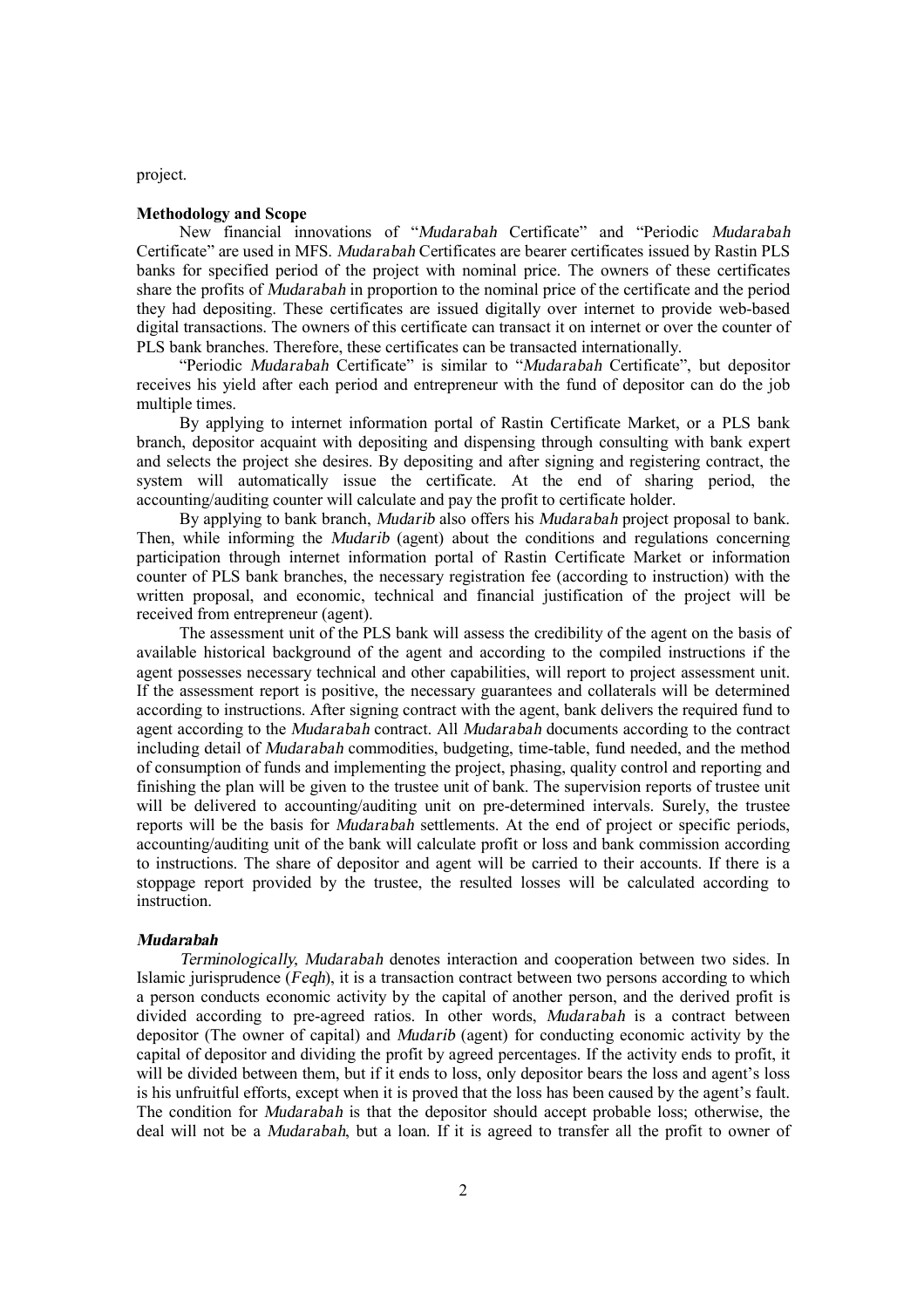capital, again the deal will not be a *Mudarabah*, but *Ibza* 2 . Defining the shares of profit of each party is of important conditions of *Mudarabah*. *Mudarabah* is a two-sided contract and needs the approval of both sides<sup>3</sup>.

Some believe that the capital of *Mudarabah* should be in cash<sup>4</sup> and conducting *Mudarabah* with commodities is not valid<sup>5</sup>. On the other hand, by restricted definition of *Mudarabah* some believe that *Mudarabah* should only be used in commercial activities<sup>6</sup>. Of course, these beliefs do not reject primary rules of contracts; and types of this contract can be made by goods as capital, or be done on other non-commercial activities<sup>7</sup>. On the other hand, there is no reason to limit all contracts to contracts in *feqh* books and narrated contracts; therefore, even if the capital is not cash, and it is not considered as a *Mudarabah* contract, the contract is yet legal. The narrationbased reasoning for *Mudarabah* is based on epithet (*laqab*) <sup>8</sup> concept, which is the weakest logic in *feqh* and is not a proof. On the other side, there are narrations that commodity can be regarded as capital of *Mudarabah* 9 .

Some of Sunni jurists admit commodity *Mudarabah* by evaluating the price of commodities and considering the price as *Mudarabah* capital, or if a debt were created by transacting measurable/weighable property, it will be quite similar to money in cash, and the *Mudarib* receives what he is rightful and there will be no guarantee-less profit (*Rebh-ela'yozman*) 10 . In addition, it is possible for *Mudarib* to give back the original capital (commodity) at the end of *Mudarabah*<sup>11</sup>.

*Mudarabah* is a definite and revocable contract<sup>12</sup>. The Civil Law prescribes: "*Mudarabah* is a contract according to which one part of the contract provides the capital and specifies that the other part should trade with it and divide the profit between them<sup>13</sup>. The share of each partner in the profit should be specified from the joined ownership such as a quarter, a third or  $else<sup>14</sup>$ . These shares should be specified unless it is generally known, and if it is not specified by the partners, it is considered as a prevalent general case<sup>15</sup>. It is mentioned in the Civil Law that the subject of *Mudarabah* can be any general and unconditional commercial activity - if any specific activity is not mentioned in the contract<sup>16</sup>. *Mudarib* works as an *amin* (trustee) and is not guarantor of the capital of depositor, except he has wasted or oppressed it<sup>17</sup>. Specifying the capital is another condition of *Mudarabah*. If someone provides the capital and mentions that all the profit should be returned to him, the other party only receives commission; unless it is proved that, the agent

-

<sup>&</sup>lt;sup>2</sup> - In *Ibza* the agent works for the owner of capital and earns commission.

<sup>3</sup> - Tabatbaee Yazdi, Saied Muhammad Kazem; Orvatol-Vosgha, Qom, Islamic Publication Institute, 1420 Lunar Hijri. Khomeini, Seyyed Rouhul-Allah Musavi; Tahrir-ul-Vasileh, Qom, Islamic Publication Institute, 1420 Lunar Hijri, Vol. 1, pp. 558-567.

Al-Husaini Shirazi, Seyyed Muhammad; Al-Feqh (Vol. *Mudarabah*), Qom, Seyyed-u-Shohada Publication, Pp 5-8. 4 - Civil Law, article No. 547.

<sup>5</sup> - Allameh Helli, Al Jame-u-sharaye, ed. by Murvarid, Ali Asghar, Birea: Al Shiah Feqh Institute, 1410 Lunar Hijri.

<sup>6</sup> - Khomeini, Seyyed Rouhul-Allah Musavi; Tahrir-ul-Vasileh, Qom, Islamic Publication Institute, 1420 Lunar Hijri. <sup>7</sup> - Article 560, Civil Law: Mudarabah contract follows the conditions and regulations considered between two sides of

the contract. 8 - Epithet is discussed in *Feqh* Principles. It is to say that if a title or name is the subject of a commandment, what is not generally covered by this name, is not included in that commandment. Muzaffar, Muhammad Reza, *Osoule Feqh*, vol. 1, *Ismaeelian* publication.<br><sup>9</sup> See: Tafreshi, Muhammed

<sup>-</sup> See: Tafreshi, Muhammed Isa, and Jalil Ghanavati Khalafabadi, Foundation of *Mudarabah* contract in Islamic jurisprudence and Iran Civil Law.  $\frac{http://www.ghavanin.ir/PaperDetail.asp?id=839}{10}$ <br><sup>10</sup> This is a kind of profit for which the person has no guarantee shout it

<sup>-</sup> This is a kind of profit for which the person has no guarantee about it.

<sup>11</sup> - Al Fatehul Ghozat, Zakaria Muhammad, *Al-Salam val-Mudarabah,* Amman, Darul Fekr Lelnashr va Tozie, 1984.

<sup>&</sup>lt;sup>12</sup> - Article 550, Civil Law of Iran.

<sup>&</sup>lt;sup>13</sup> - Article 546, Civil Law of Iran.

<sup>&</sup>lt;sup>14</sup> - Article 548, Civil Law of Iran.

<sup>&</sup>lt;sup>15</sup> - Article 549, Civil Law of Iran.

<sup>&</sup>lt;sup>16</sup> - Article 553, Civil Law of Iran.

<sup>&</sup>lt;sup>17</sup> - Article 556, Civil Law of Iran.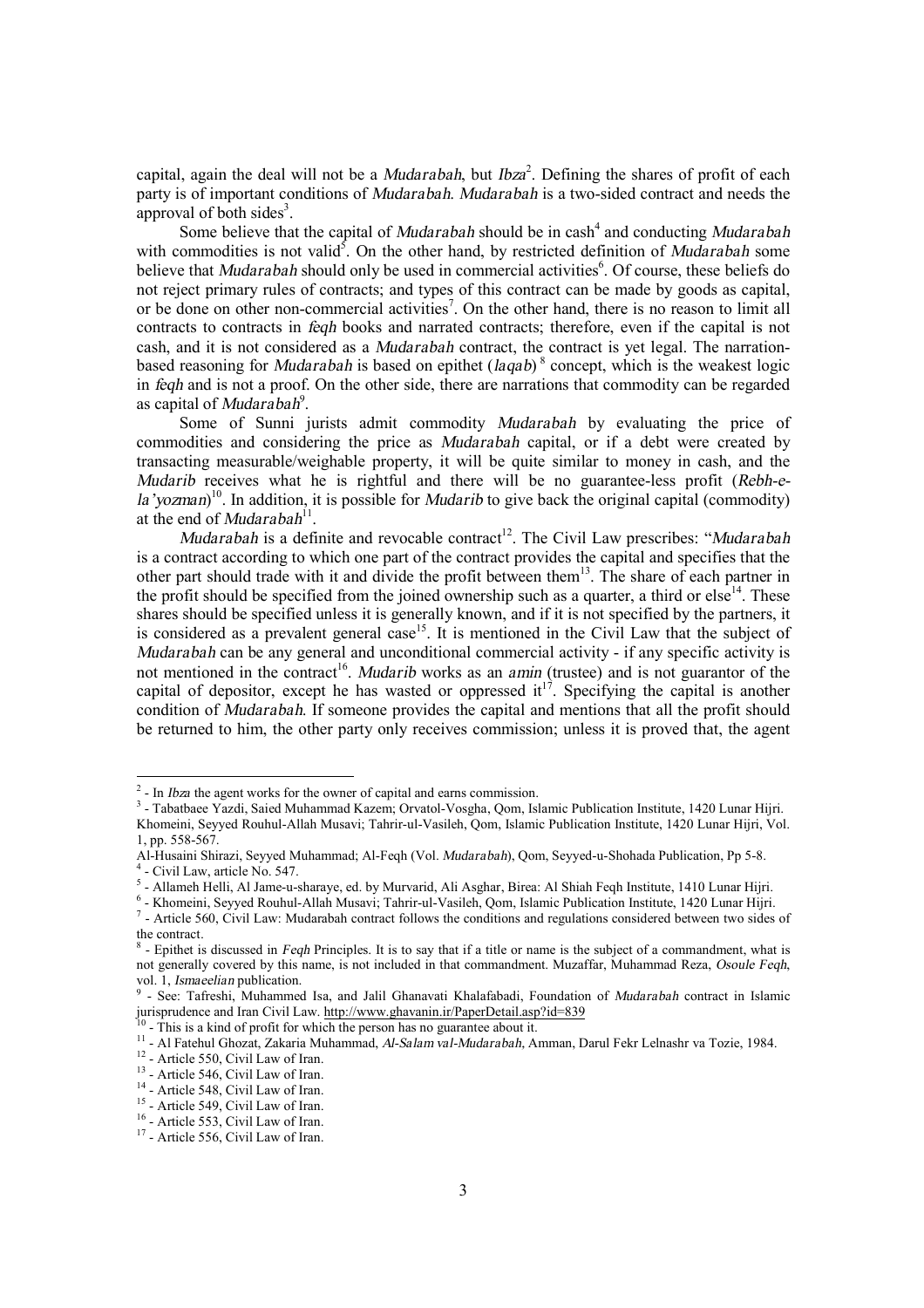has carried out the task freely<sup>18</sup>. If it is mentioned in the contract that the agent is responsible and guarantor of the *Mudarabah* capital, the contract will be nullified, unless it was mentioned that the *Mudarib* compensates the losses freely from his own wealth<sup>19</sup>.

# *Mudarabah* **Financial Sharing (MFS)**

The legal basis of *Mudarabah* Financial Sharing (MFS) is the definition referred to in Civil Law. In addition, there are some other regulations and disciplines, which are designed for detailed application. Also in *Mudarabah* Financial Sharing (MFS), one party provides the capital and the other one trades with that capital and the profit is shared. The necessary activities to be carried out by agent (*Mudarib*) should be defined in the contract. Agent can be real person or legal entity. The *Mudarabah* financial sharing activities should be carried out under the general instructions of Rastin PLS banking, unless the deviation from it is mentioned.

In MFS, bank obtains the *Mudarabah* proposal from *Mudarib.* After careful assessing proposal and agent according to compiled instructions, the proposal is introduced to depositors; and by issuing *Mudarabah* Certificates bank will provide necessary fund for *Mudarabah* activity. Bank allocates the fund to entrepreneur and *Mudarabah* starts under the supervision of bank's trustee unit and after the end of *Mudarabah* activity, bank pays the principal capital and profit shares back to depositor and agent, and bank receives his commission. If the activity fails to obtain profit, bank will receive no commission. The issuance and transaction of *Mudarabah* Certificate base on Rastin PLS banking instructions.

*Mudarabah* subject is in transaction (trade) to be carried out in following fields:

- a- Transaction of goods inside the country (domestic commerce)
- b- Exporting goods for selling abroad (export)
- c- Importing goods to sell in the country (import)
- d- Importing goods to re-export (transit)
- e- Interchanging foreign trade commodities (swap).

The *Mudarabah* capital is defined with acceptable costs (including price of buying goods for *Mudarabah*, insurance, transportation, warehousing, packaging, order registration, custom fee, commercial and banking fees) for a complete transaction (buying and selling) period. Depositing a percent of import value, as a guarantee for letter of credit at central bank, is not regarded as cost, because it will be paid back to agent when customhouse releases the imported commodity. This payment should be carried out by agent.

Other related and unexpected costs are accepted if the bank's trustee unit confirms them; otherwise should be paid by agent. The cash capital of *Mudarabah* is paid to the agent once or in different phases.

If the quest of agent for extra funds is accepted by trustee, because of price increase or increase in some of the above-mentioned accepted costs, this will be financed through complimentary contract according to instruction. If it is necessary, bank will decide about extra collaterals. Financing extra fund will be through issuing new *Mudarabah* Certificates for new depositors.

Contract duration is proportional to a complete period of buying and selling of the *Mudarabah* commodity. Export *Mudarabah* contract duration is defined by considering the maturity of letter of credit (LC) and should be more than that. *Mudarabah* duration can only be extended by providing documents to the trustee unit of bank about the delay according to instructions of PLS banking and trustee approval. Overall, this period cannot be longer than 6 and 9 months for internal and external trade contracts respectively.

All bank supervisions will be carried out buy trustee unit. All the sell receipts will be transferred to specific account of the bank immediately. The agent should promptly inform the

 $\overline{a}$ 

<sup>&</sup>lt;sup>18</sup> - Article 557, Civil Law of Iran.

<sup>&</sup>lt;sup>19</sup> - Article 558, Civil Law of Iran.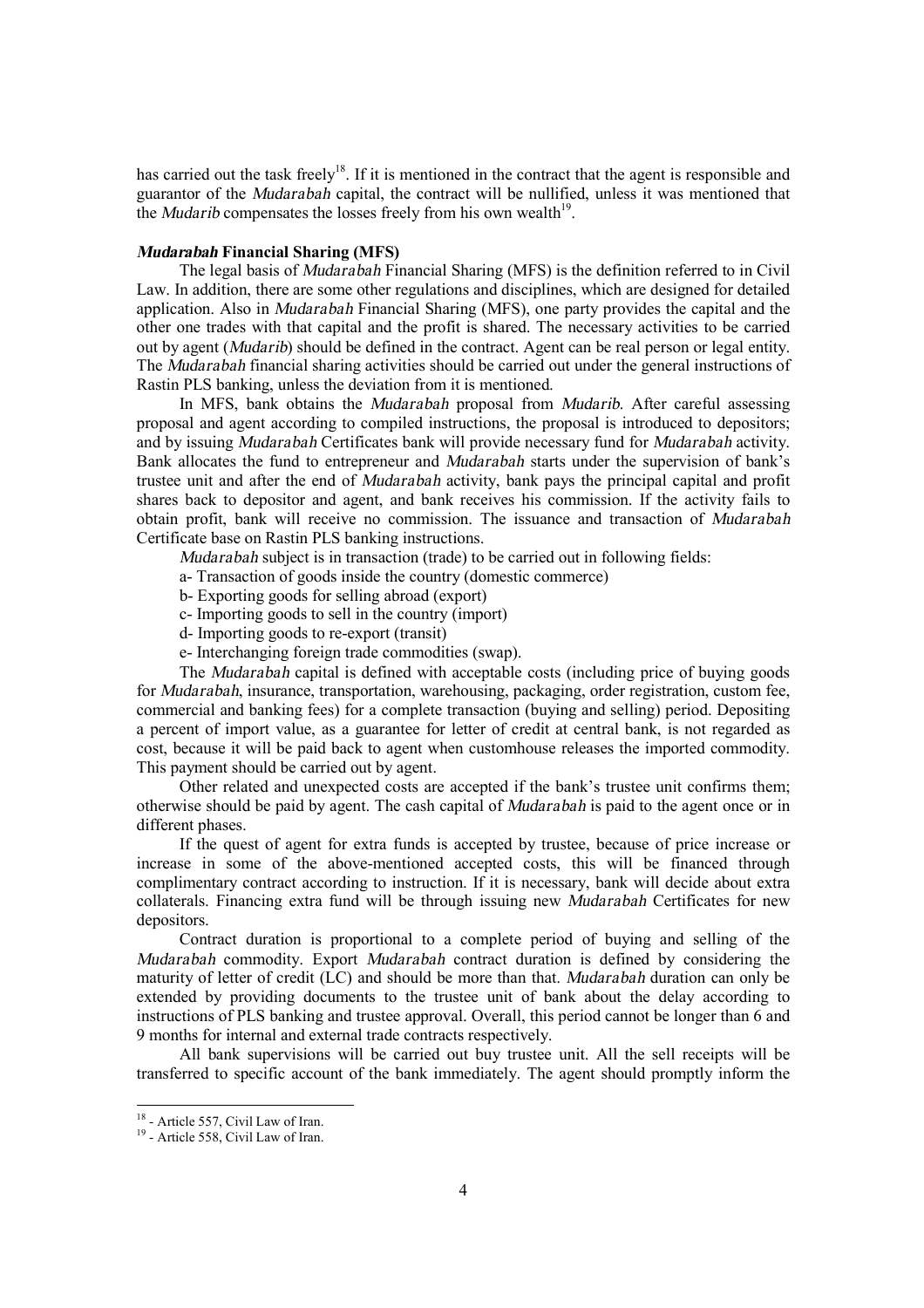trustee about his purchase and trustee will supervise his warehousing and sale. The trustee is obliged to supervise the flow of goods purchased from the supplier to warehouse and details of sell and outgoing from the warehouse. *Mudarib* is obliged to inform the trustee about all physical movement of goods from place of sell to warehouse, loading and delivery of goods and move them by trustee permission. If there is any delay, violation, fault, or any other similar trouble, the trustee will reconsider the competency of the agent to preserve the rights of depositor.

Regarding the nature of *Mudarabah* in which the capital will be in ownership of bank for preserving depositor's rights, after receiving information about stoppage of *Mudarabah* activity, or bankruptcy of agent, bank will promptly provide the list of commodities and confiscates commodity into the hands of bank. Then, by selling commodities under supervision of trustee, bank will settle the claims of depositor. The agent allows the bank with an irrevocable power of attorney for after his death to permit the bank to refer to his firm, warehouse or other places related to the subject of *Mudarabah,* and confiscates the related commodities, and draw depositor claim from his accounts in any bank to perform and settle the obligations of the *Mudarib* if necessary.

The organizational structure applied in MFS banking, its processing procedures, regulations and instructions and obligations designed for bank, depositor, *Mudarib* and necessary organizational structure work under Rastin PLS banking regulations. Rastin PLS banking organization is defined in chart framework of "PLS Banking Leading Committee", "Reviewing Group for PLS Banking Regulations" and "PLS Department", together with "Legal Unit" and "Assessment Unit" and "Auditing Unit" and "Financial Engineering Management Unit" and "Trustee Unit" and "PLS Branch" with "Information and Consulting Section" and "Cashier Section". The same structure will be used for MFS.

## **Distribution of Profit between Depositor and** *Mudarib*

Dividing profit between *Mudarib* and depositor is one of the important problems in *Mudarabah*. Traditionally, this dividing is made by mutual agreement, but it is not possible to leave the decision to bank branches in MFS and it is necessary to compile special regulation for it. Before discussing this subject, we should consider that *Mudarabah* activity is a process, which creates value added in economic concept and in framework of national accounting is considered as production of goods and services.

Different schools of thoughts have different views about value of work along the history and different people believed different sources for creation of value<sup>20</sup>. Their views in different schools of thoughts are so different that some of them believe that labor is not a source of value creation, and others believe that labor is the only source of creation of value.

Physiocrats were the first who discussed the source of "value added" and extended it from transaction to production<sup>21</sup>. They considered value in the framework of material tangible goods with meaning of "use value", not transaction value. Therefore, the concept of value added was just in the form of value of production over the value of goods used to produce the good, which is called "net production", and only exists in agriculture sector. According to Physiocrats' belief, that only shape of materials changes in manufactory and no added value is created in industry and only farmer creates added value<sup>22</sup>.

In Marxian literature, "The theory of value" is described as the amount of used social labor which is equal to the value of good, and labor should produce relative added value in addition to

<sup>&</sup>lt;sup>20</sup> - These topics are discussed in history of economic thoughts.

<sup>&</sup>lt;sup>21</sup> - Physiocarts did not believe to social concept of value and "surplus value" in Marxian literature.

 $2^2$  - Physiocarts believed that this is because of the power of growth in plants, which is seen only in agriculture and not in industry. In their view, the added value is not because of labor, but it is created by the cooperation of land and nature and it is the creativity or fertility power of the land which changes the amount of planted seeds to larger amounts of seeds. Accordingly, the dividend of proprietor or additional value in agriculture is a natural endowment that is because of relationship of human being and land, and not because of his social relations.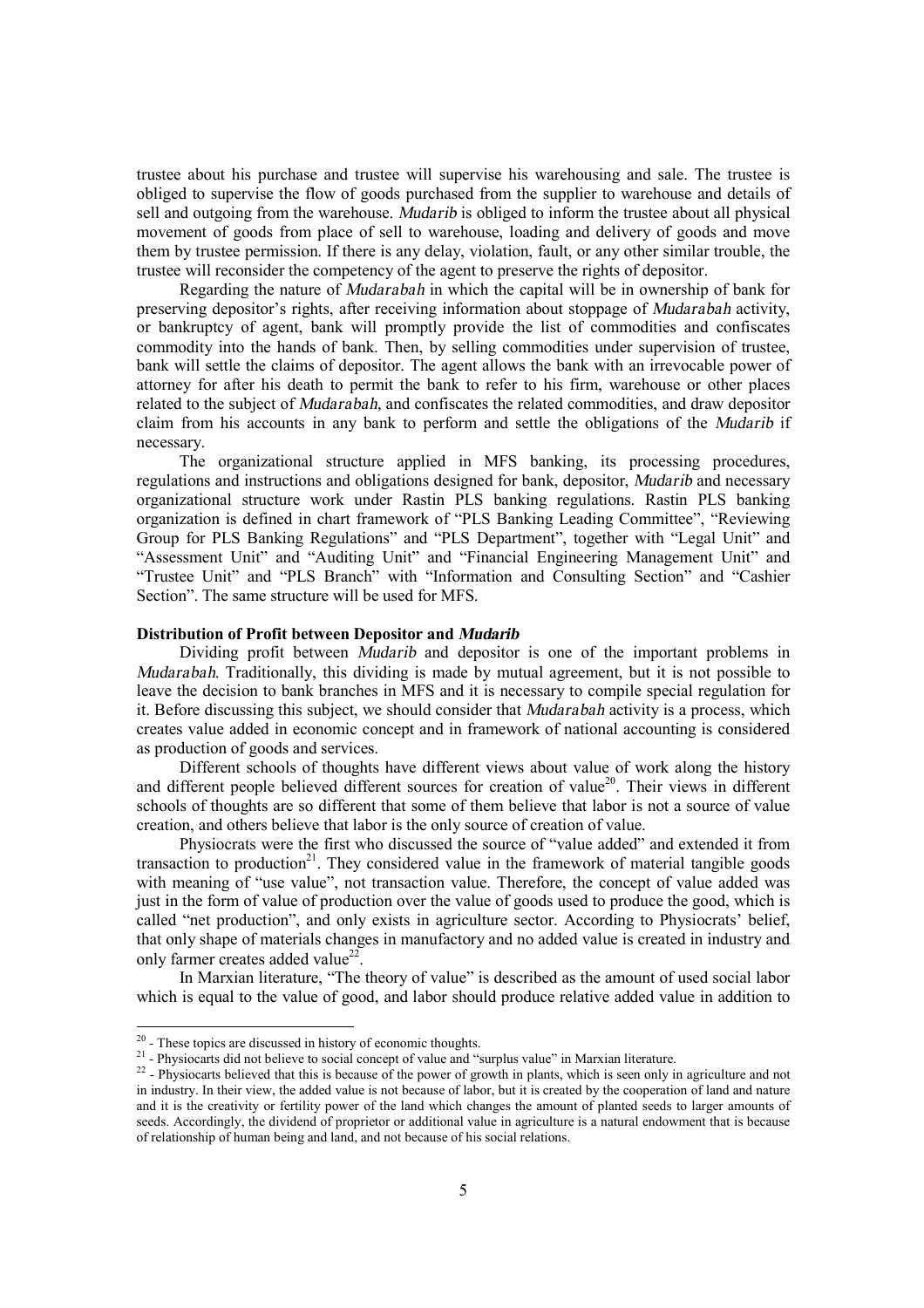good's absolute added value in competitive scene. In order to create relative added value, his personal value of produced good should be less than his social current value of that product. In producing absolute added value, the labor should use capital. Producing absolute added value is  $m$ aterial manifestation of capital by labor<sup>23</sup>. If we regard total production process from production viewpoint, production means are the tools by which production takes place according to Marx; and it is only the labor, which is creative. As far as work is a personal process, a labor carries out all the work until the product is made and human being cannot have hegemony on nature by himself solely, and force the nature to produce crops as Physiocrats believed. Therefore, the direct production of a single worker will change into a joint production of labors. According to Marx, the concept of capitalistic production is not just the production of goods, but it has the nature of surplus value. The labor is not producing for himself, but for the owner of capital and increase of his capital, and he is not just producing, but he is also producing surplus value.

In Ricardo view, surplus value is an inherent and inseparable part of capitalistic production. He is not searching for the very reason for existence of surplus value, but is looking for the cause, which defines the amount of this value. Mercantilists believed that the surplus price of a commodity over its production cost is because of transaction and selling it by a price above its original value. John Stewart Mill believed that the origin of profit is the extra production of labor more than his own needs and the reason for creation of profit from capital is because of durability of raw materials and production means more than the time needed for producing them. Therefore, according to this economic school of thought, profit is not caused by transaction, but it is because of productivity power of labor.

These theories have not the application merit for distributing the outcomes of *Mudarabah*, but the firm theory in neoclassical microeconomics has a vast and deep analytical base<sup>24</sup>. In simple words, according to neoclassic opinion, "firm" is a place, which produces goods by using factors of production of labor and capital. The production function of the firm is a mathematical presentation of relation between labor, capital and product. Now consider the *Mudarabah* procedure in which *Mudarib* uses two variable factors of production: capital of the depositor (K) and labor of *Mudarib* (L) together with his own fixed production factor to produce value added. The value added function of *Mudarabah* (Q) as a mathematical function of variable factors of production (K, L) will be as follows:

 $Q = f(K, L)$  (1)

-

The above function is defined without fixed factor of production; and the amount of production is defined by variable factors of production K, and L. The production structure is defined for a special period in which the investment does not change and fixed cost does not enter into calculations. The applied technology, technical information of the *Mudarib* about the method of using capital is included in mathematical form of the production function. Often production function is supposed to be a continuous single–valued, non-negative, increasing function in the domain and usually regular strictly quasi-concave. The scope of *Mudarib* and his activity and capital of depositor are defined for a specific period. The period in which the amount of K and L and thereof the *Mudarabah* function are defined has three constrains: Firstly this time should be so short in which *Mudarib* cannot change the fixed factor of production. Secondly, it should be so short that the production function cannot be changed because of improvement of *Mudarabah* technology. Thirdly, it should be long enough to cover all the process of *Mudarabah*. The marginal efficiency of factors of production or the capital of depositor and the labor of *Mudarib* are defined as  $MP_K$  and  $MP_L$  respectively:

 $2<sup>23</sup>$  - Marx, Karl, Capital, vol. 1, Penguin, England, pp. 1019-1026.

<sup>&</sup>lt;sup>24</sup> - For more detailed discussions see microeconomics books, specially:

<sup>·</sup> Henderson, R., Quandt, P. (1982), Microeconomic Theory, a Mathematical Approach. Mc-Graw Hill.

<sup>·</sup> Savabi Asl, Farhad; Bidabad, Bijan and Shahrestani, Hamid, 1993. Estimating Aggregate Investment Function of Iran by Considering Various Functions, M.S. dissertation, Islamic Azad University, Tehran.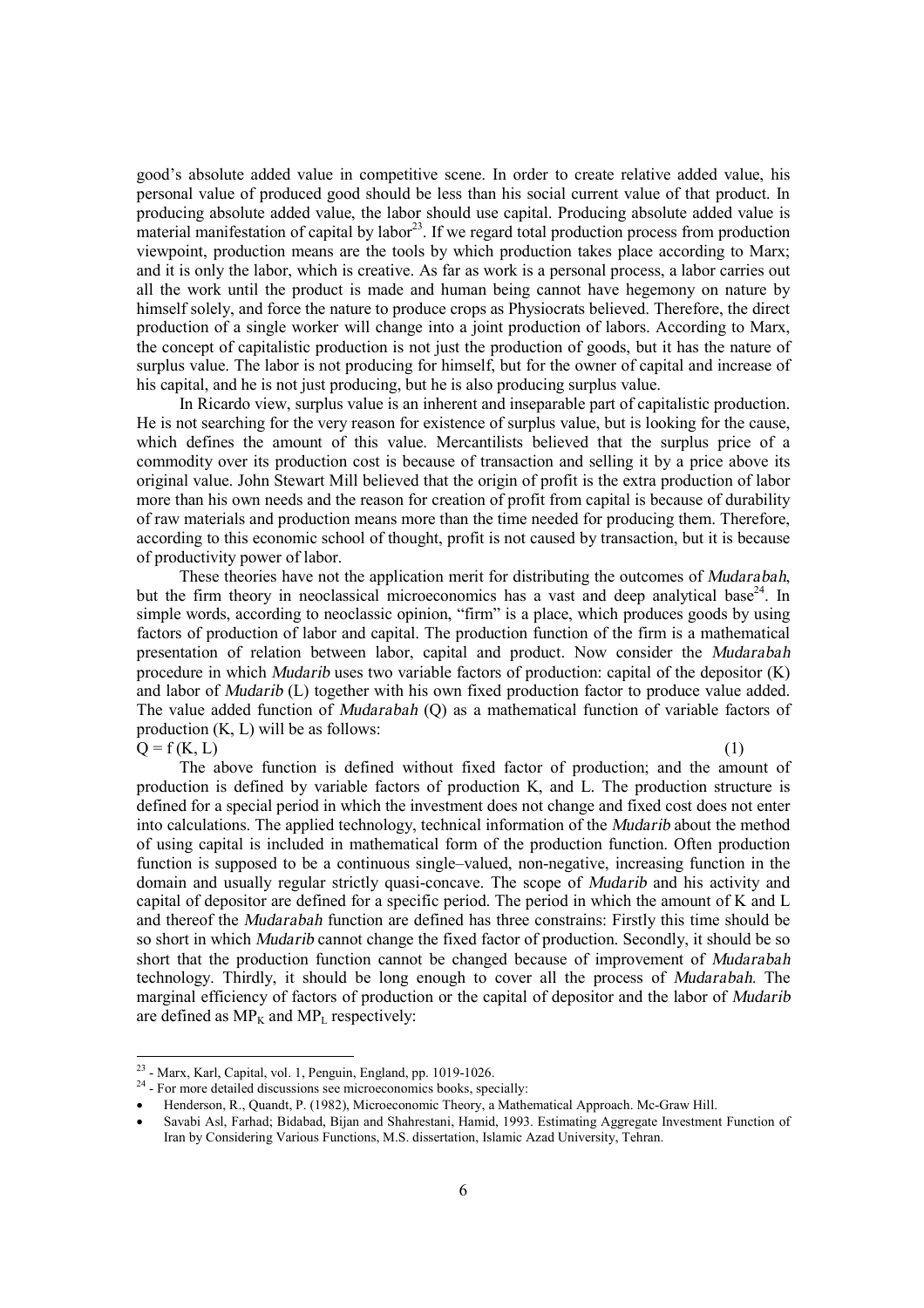$$
MP_K = \frac{\partial Q}{\partial K} = f_K(K, L) = f_K \tag{2}
$$

 $P_{L} = \frac{E_{L}}{2L} = f_{L}(K, L) = f_{L}$  $MP_L = \frac{\partial Q}{\partial L} = f_L(K, L) =$  $\partial$  $=\frac{\partial Q}{\partial x}=f_L(K,L)$ 

The "decreasing marginal productivity of factors of production" law explains that increasing the amount of a variable factor of production will increase its marginal productivity for a while and then decreases the marginal productivity of that factor after diminishing point of return. It means that the more we use that variable production factor, after reaching a point of production; we will achieve a lower amount of extra production<sup>25</sup>. This law has special effects on distribution of *Mudarabah* profit, which can be understood from the forthcoming profit distribution relation.

"Economies of scale" describes the method of proportional increase of all factors of production. If *Mudarabah* is increased proportional to labor and capital increments, the economies of scale in the defined range of their combination is fixed. Increasing return to scale can be seen when the increased use of factors of production leads to more production increase, and it is decreasing when it leads to lower increase in production. "Return to scale" is defined by concept of homogeneity. A homogeneous production function has a degree of "j" if:

$$
f(tK, tL) = t^j \cdot f(K, L) \tag{3}
$$

By t times increasing depositor capital factor of production and *Mudarib* labor factor of production for amounts of  $|z|$ ,  $|z| = 1$ ,  $0 \le |z|$ , return to scale will be increasing, constant and decreasing respectively. A linear production function can be obtained from a collection of linear simultaneous activities<sup>26</sup>. Linear production functions are homogeneous of degree one and hence, have constant return to scale. The concept of homogeneity in production function means that if we increase (or decrease) all factors of production proportionally, production will increase (or decrease). If production increase was proportional to the increase of factors of production, the production function is homogeneous of degree one. If production increase was less than the increase of factors of production, the homogeneity is less than one. Otherwise will be more than one. In these three cases of homogeneity of degree one, less than and more than one, the return to scale is defined to be constant, decreasing and increasing respectively. This condition in the production function is mathematically understood by equation (3).

Homogeneity of degree one assumption in *Mudarabah* function is quite meaningful and therefore, by this assumption we can obtain the distribution of yield of *Mudarabah* by Euler theorem. In other words, in case of homogeneity of degree one, if all factors increase (or decrease) proportionally, the production will also increase (decrease) proportionally. In this case, because of stability of average productivity of production factors, total productivity will not change. Euler's theorem explains that the following equation is established in homogeneous production function of degree j:

$$
L f_L + K f_K = j. f(K, L)
$$

(4)

By substituting (1) into (4) and assuming the homogeneity of degree one ( $j=1$ ), the following relation is obtained:

$$
L f_L + K f_K = Q \tag{5}
$$

By this theorem, we can understand that the total value of *Mudarabah* is equal to the total of multiplication of marginal production of the labor of *Mudarib*  $(f<sub>1</sub>)$  by his labor (L) and marginal production of capital of depositor  $(f<sub>K</sub>)$  by the amount of his capital (K). In other words,

<sup>&</sup>lt;sup>25</sup> - This point is the intersection point of average and marginal productivity curves.

<sup>&</sup>lt;sup>26</sup> - Many production functions are under consideration for various economic and mathematical aspects. See: Eatwell,

J., M. Milgate, P. Newman (1988). The New Palgrave Dictionary of Economics. MacMillan Publication.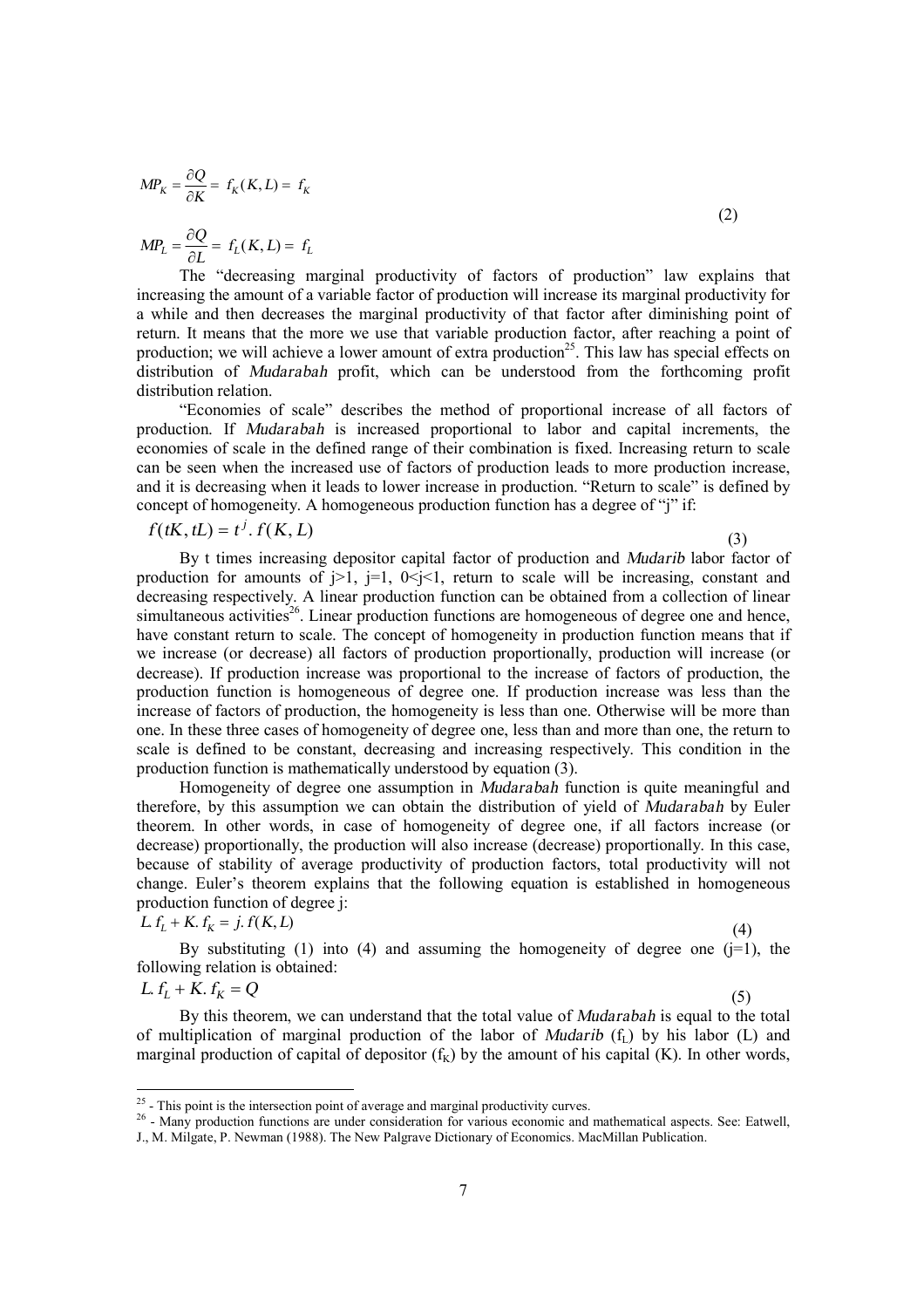if we want to distribute the outcome of *Mudarabah* according to marginal productivity of labor and capital, the total outcome exhausts. Euler's theorem has a basic role in marginal production theory, and each factor of production will receive its marginal production and *Mudarabah* outcome is distributed accordingly. It should be mentioned that the homogeneity of degree one causes the *Mudarabah* function to be homogeneous as well. In other words, let  $\pi$  be profit of *Mudarabah*, we have:

$$
t\pi = f(tL, tK) - tL - tK\tag{6}
$$

This means that if the amount of labor of *Mudarib* and capital of depositor increase at the same ratio, the *Mudarabah* profit will increase proportionally.

Using this analysis, we can calculate the share of depositor and *Mudarib* according to the ratio of marginal capital and labor productivities by using the following formula. In the following relation, the capital value is the *Mudarabah* sharing capital; and the marginal labor productivity is *Mudarabah* profit, and the value added is the selling profit, and the value of commodity sold is the amount of *Mudarabah* commodity sold. In other words, we have:  $K+L=O=C+V$ 

That is the total of value added (V) plus cost (C) is equal to *Mudarabah* value (Q) and is equal to the values of labor (L) and capital (K). This is because:  $\pi = V$  (8)

This means that the value added is equal to *Mudarabah* profit and the value of goods sold is equal to the total of value added and cost:

 $C+V=Q$  (9)

Therefore, the value of the *Mudarib* labor will be equal to the value of the sold value of commodity minus the capital of depositor:  $L=Q-K$  (10)

Therefore, the profit share of depositor from the created value added  $(R<sub>K</sub>)$  is equal to the ratio of the capital of depositor to the value of the sold goods and the profit share of the *Mudarib* from the created value added  $(R<sub>L</sub>)$  is equal to the ratio of value added to the value of commodities sold. In other words:

$$
R_{k} = \frac{K}{Q}
$$
\n
$$
R_{L} = \frac{V}{Q}
$$
\n(11)

The profit share of depositor  $(\pi_K)$  and *Mudarib*  $(\pi_L)$  are obtained by multiplying their profit shares into the value added. Alternatively:

$$
\pi_K = R_K \times V
$$
\n
$$
\pi_L = R_L \times V
$$
\n(13)

Accordingly, each part of the *Mudarabah* (depositor and *Mudarib*) share proportionally to their productivity ratios in creating value added. In other words, if we sum up the above relations, we come to the following relation in which, value added is equal to the total productivity (output) of labor and capital:

$$
\pi_K + \pi_L = V
$$
 (15)  
which is compatible with Euler's theorem of distribution of value added among labor and capital

according to the marginal productivity of worker (*Mudarib*) and owners of capital (depositor). Therefore, the amount received by depositor for the principal and profit of the activity will be:  $P_K = \pi_K + K$ 

That is the amount of payment to depositor at end of *Mudarabah* is equal to the total value of his original capital plus his profit. The amount paid to *Mudarib* will be equal to his profit share:

$$
P_L = \pi_L \tag{17}
$$